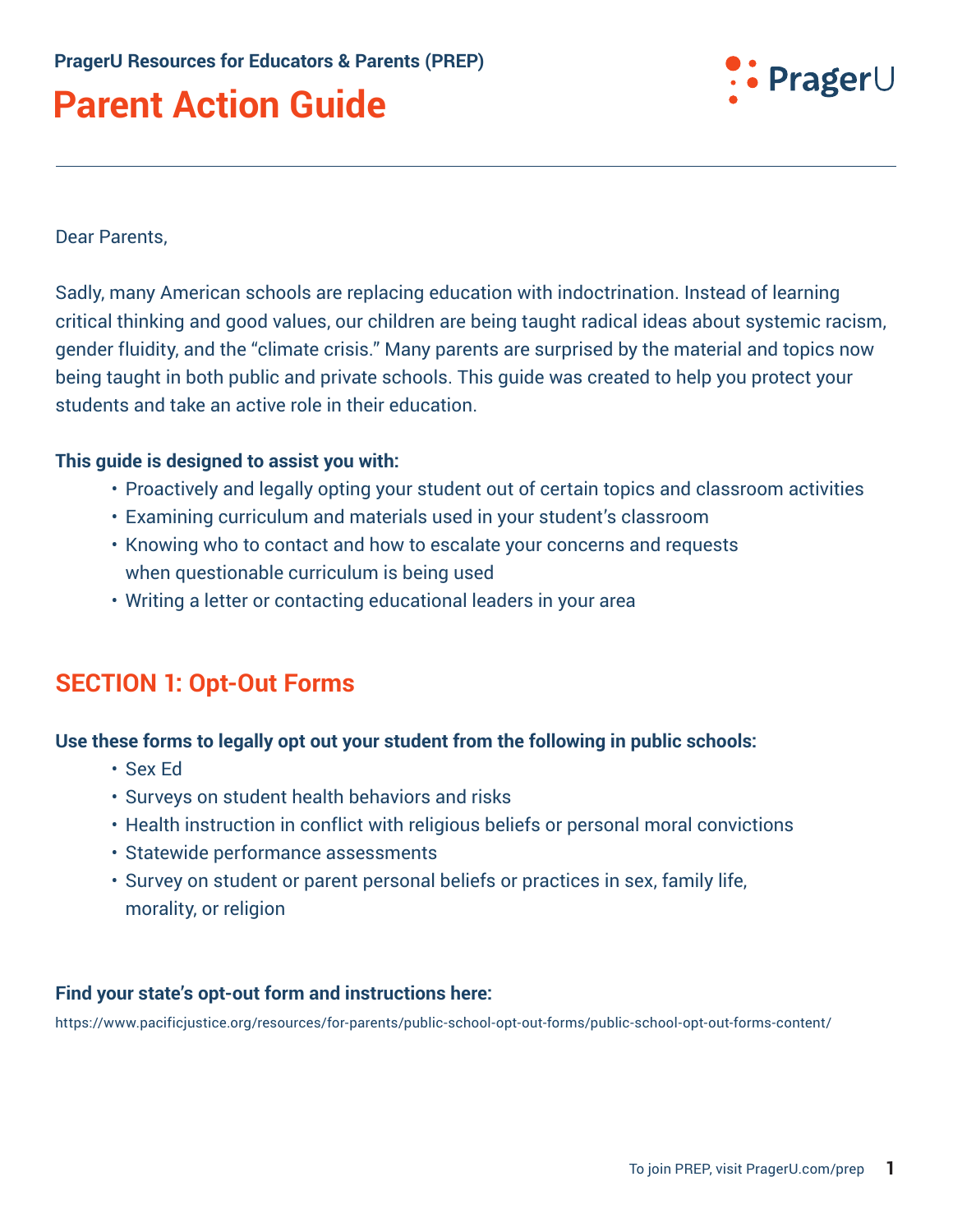

### **SECTION 2: Escalation Steps**

If you have encountered questionable or concerning curriculum, assignments, or assigned reading in your child's classroom, use this guide to take action. Start by talking to your student's teacher and school administrator, and work your way up from there if you do not achieve your desired results.

#### **1. Gather Information and Talking Points**

- a. Obtain copies of curriculum, texts used, lesson plans, or assignments. To obtain copies, it is often best to submit a written request to your student's teacher or school administrator.
- b. Identify relevant portions and make a list citing each source the information came from.

#### **2. Consider Your End Goal**

- a. Do you want this curriculum/assignment/etc. to be removed from the classroom entirely? If so, be prepared to suggest an alternative.
- b. Do you want this curriculum/assignment/etc. to be supplemented with a different viewpoint? If so, be prepared to suggest the counterpoint.

#### **3. Create a List of Leaders to Contact**

- a. Use your school district, city, and state websites to obtain names and contact information for decision-makers.
- b. Start small and local, and move your way down the list as needed:
	- Your child's teacher and principal of the school
	- School Parent Teacher Association or Advisory Board
	- District Superintendent
	- School board members for your district
	- City council
	- City Mayor
	- Members of state legislature's education committee
	- State education board
	- State legislators
	- State Governor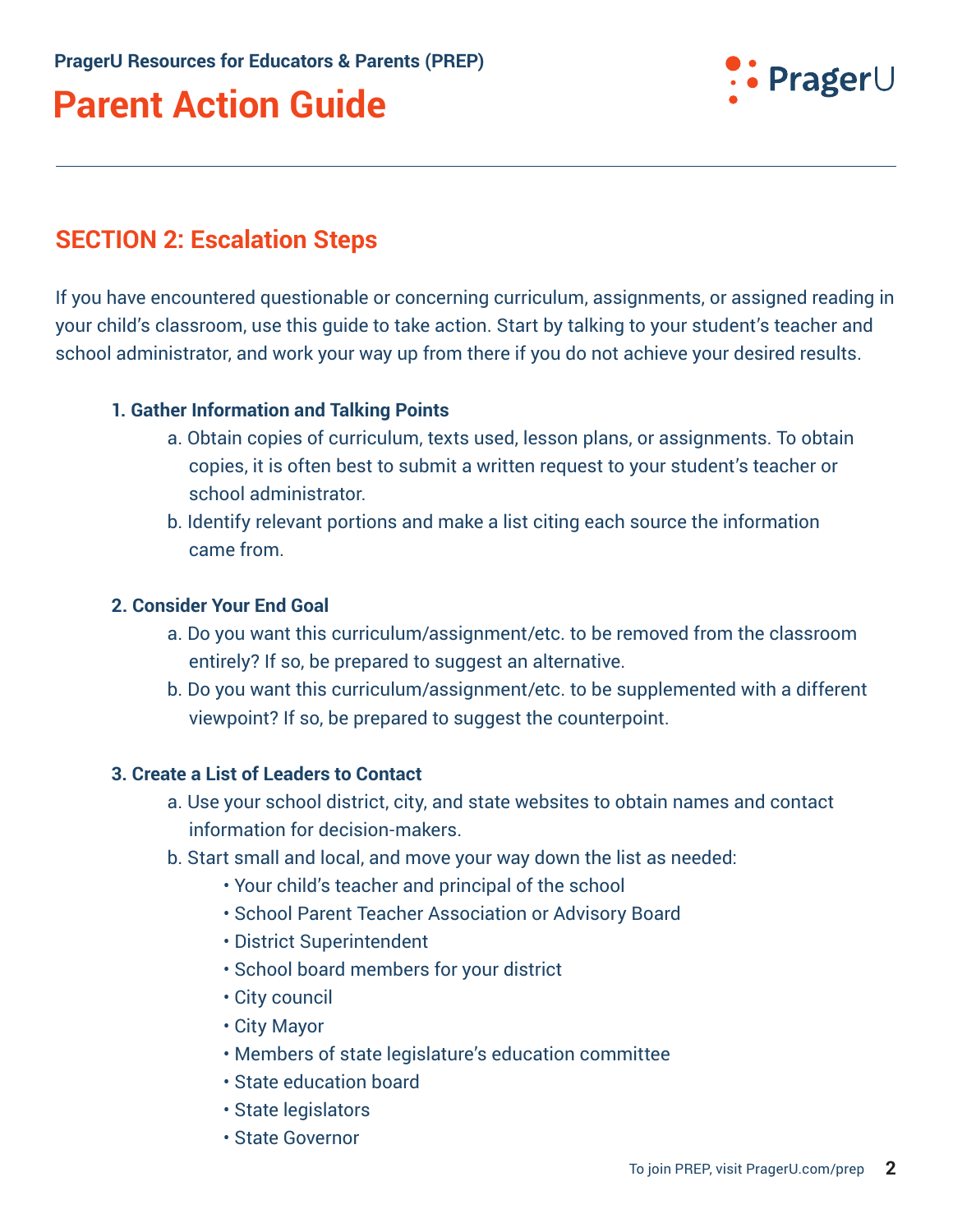

#### **SECTION 2: Escalation Steps (Cont'd)**

#### **4. Recruit Other Parents and Stakeholders**

- a. It is true that there is power in numbers. Even a small group communicating their concerns and making requests can influence change.
- b. Gather others who share your concerns. They can be parents from your school or district, neighbors, family members, or members of any social or religious groups you're a part of.
- c. Write a sample letter (see our template in Section 3) or phone script to share with your group. Have your group members contact your designated decision-makers using the script to guide the conversation and/or correspondence.
- d. Have group members record contacts and responses.
- e. Press the leaders for specific actions they can and will take.
- f. When a leader responds positively to your contact, ask them to provide the names of others you can reach out to.
- g. Use your script for talking points when speaking at school board meetings, parent-teacher meetings, PTA meetings, and city council meetings.

#### **5. Be Persistent**

- a. Don't give up if you do not receive a favorable response from leaders. Have multiple members of your group contact them and press them for action.
- b. Record responses from leaders, follow-up, and hold them accountable for what they say they will do.